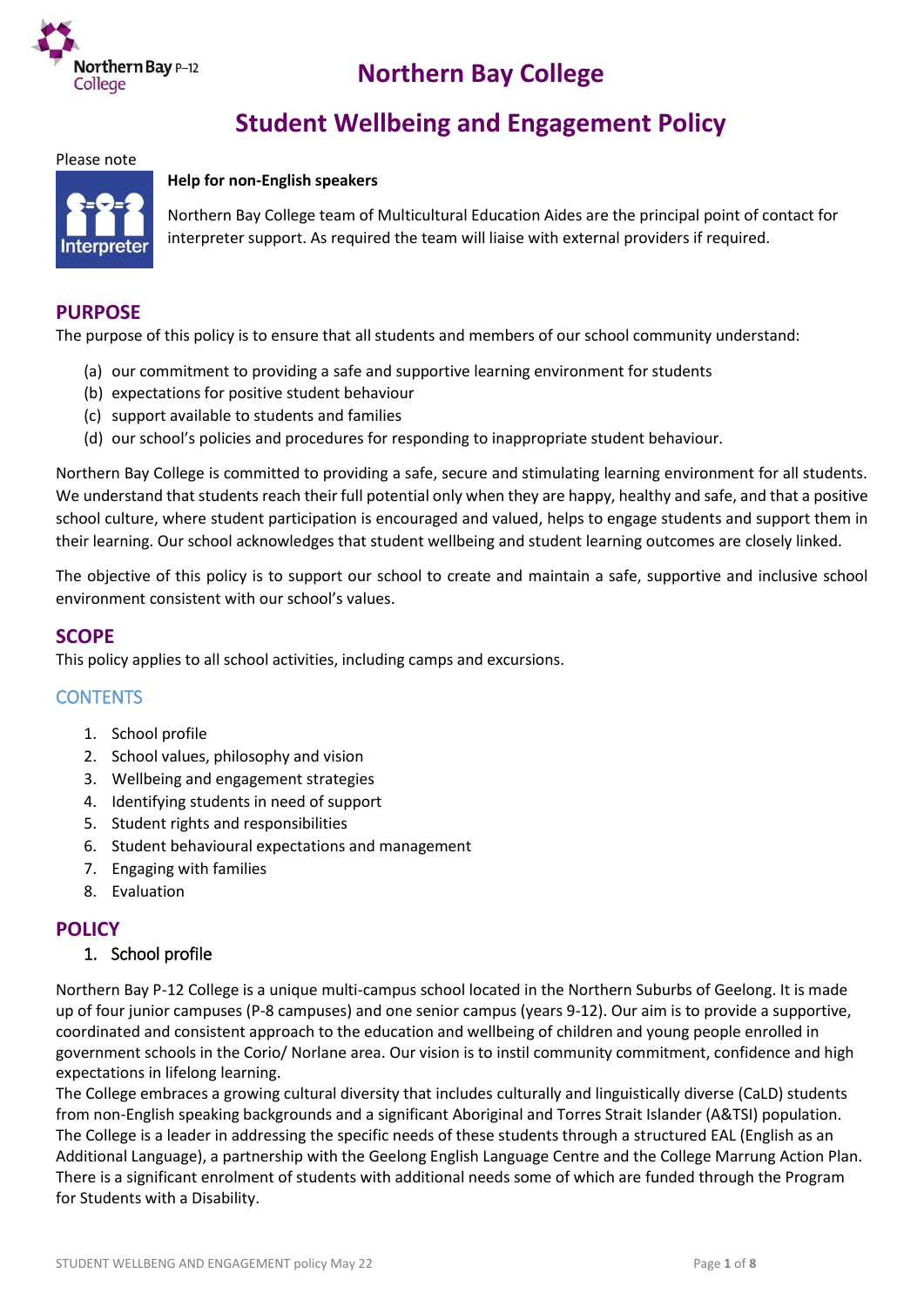The College community is characterised by high levels of social disadvantage. The parent population is characterised by high unemployment, single parent families and high mobility. The Student Family Occupation Index range within the College averages 0.7347.

We are proud of our diversity and inclusive school community. We strive to provide a nurturing and challenging environment that empowers students to reach their personal best, both academically and socially.

# 2. School values, philosophy and vision

Northern Bay College's Statement of Values and School Philosophy is integral to the work that we do and is the foundation of our school community. Students, staff and members of our school community are encouraged to live and demonstrate our core values of Growth | Collaboration | Persistence | Kindness at every opportunity.

Our school's vision is to empower students to reach their personal best, and fully equip them to contribute positively to society as happy, healthy young adults.

At Northern Bay College we believe:

• That our students have a right to quality at all times - quality teachers, quality resources, quality leaders, quality tasks, quality relationships, quality facilities, quality outcomes and quality experiences.

• We want a school where learning is visible and where students feel safe, respected by staff, believed in by staff, listened to by staff and taught by knowledgeable, capable and enthusiastic teachers.

Our mission is to provide Corio Norlane communities with the highest quality educational programs in the best possible, world class facilities.

**Our vision** is to instil community commitment, confidence and high expectations in life-long learning.

Our Statement of Values is available online at: [https://www.nbc.vic.edu.au/uploads/School-Philosophy-Statement-of](https://www.nbc.vic.edu.au/uploads/School-Philosophy-Statement-of-values.pdf)[values.pdf](https://www.nbc.vic.edu.au/uploads/School-Philosophy-Statement-of-values.pdf)

#### 3. Wellbeing and engagement strategies

Northern Bay College has developed a range of strategies to promote engagement, an inclusive and safe environment, positive behaviour, and respectful relationships for all students in our school. We recognise the importance of student friendships and peer support in helping children and students feel safe and less isolated We acknowledge that some students may need extra social, emotional or educational support at school, and that the needs of students will change over time as they grow and learn.

A summary of the universal (whole of school), targeted (year group specific) and individual engagement strategies used by our school is included below:

#### **Whole School Prevention Statement and Commitment to Child Safety**

At Northern Bay College we have numerous programs, initiatives and practices which aim to develop a positive school culture and include all members of our college community. These are captured in the table below. As our college is continually evolving some of these programs are short term and others can be subject to change and review.

Northern Bay College is committed to safety and wellbeing of all children and young people. This is the primary focus of our care and decision-making. Northern Bay College has zero tolerance for child abuse. Northern Bay College is committed to providing a child safe environment where children and young people are safe and feel safe, and their voices are heard about decisions that affect their lives. This will include the cultural safety of Aboriginal and Torres Strait Islander children and children from culturally and/or linguistically diverse backgrounds, as well as the safety of children with a disability. Every person involved in Northern Bay College has a responsibility to understand the important and specific role they play individually and collectively to ensure that the wellbeing and safety of all children and young people is at the forefront of all they do and every decision they make. We promote a pro-social and inclusive school culture emphasising positive relationships across the entire school community. A key element of our approach is to allow every person, but especially our students, to operate at their optimum level by:

● Feeling safe from verbal, physical or cyber conduct that is uninvited and /or intimidatory.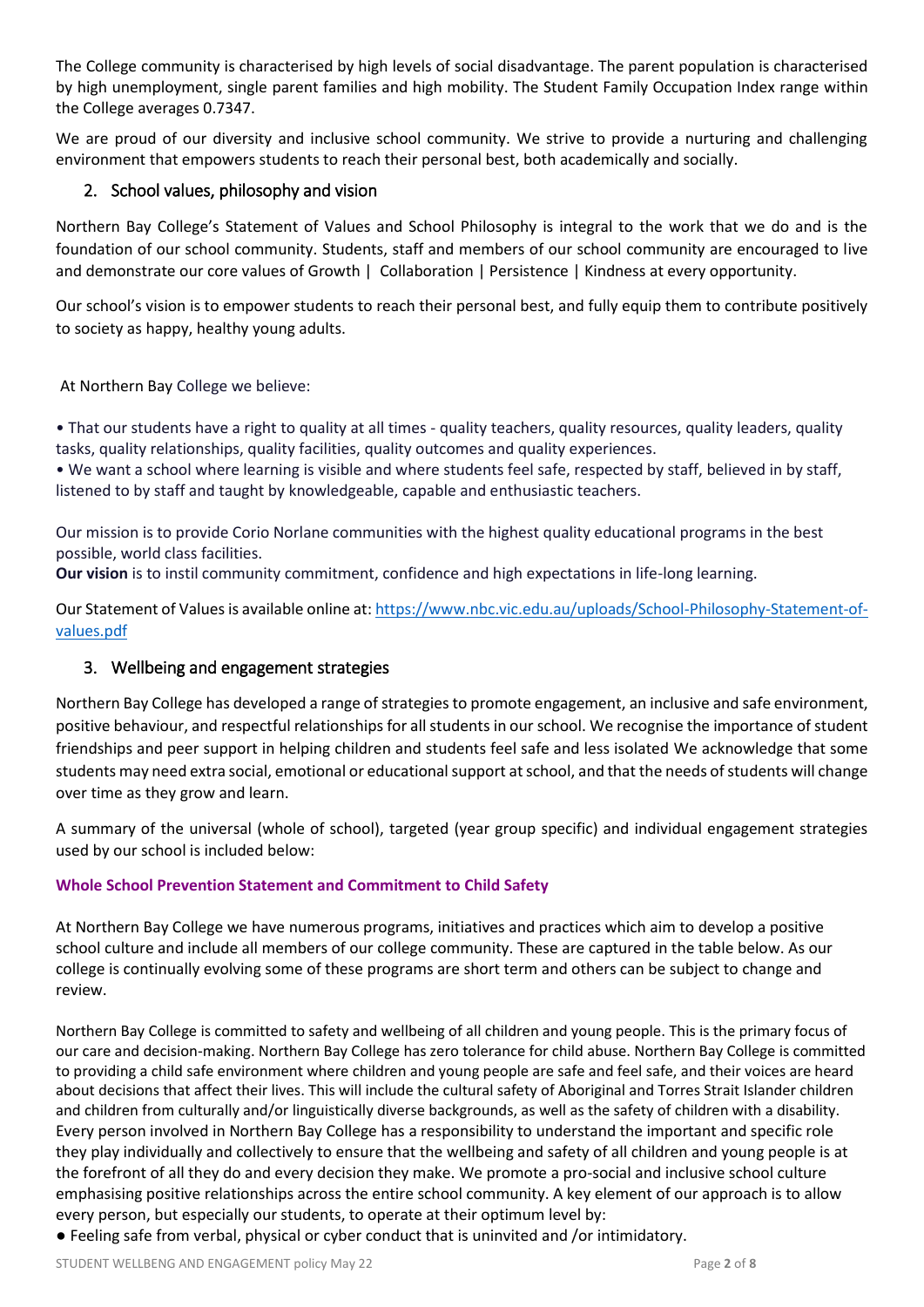- Developing strategies and practices that address bullying/harassing and inappropriate behaviour which includes online behaviour.
- Knowing there is a trusted adult they can rely on to support them if they need help.

Leadership Teams regularly consult with students, teachers and parents/carers to ensure that we are responsive to the student's social, emotional, cognitive and cultural needs. Student voice is encouraged through participation in Student Representative Council, School Wide Positive Behaviour activities and resources as well as other whole school activities.

Northern Bay College Student Engagement & Inclusion Policy seeks to provide a balance between acquisition of essential knowledge and skills, development of conceptual understanding, demonstration of positive attitudes and taking responsible action. Our curriculum engages all students by recognising and responding to their diverse learning needs. Effective teaching, inclusive curriculum and respectful relationships between staff and students are promoted through SWPB practice.

Northern Bay College has developed a range of strategies to promote engagement, positive behaviour and respectful relationships for all students in our school. We acknowledge that some students may need extra social, emotional or educational support at school, and that the needs of students will change over time as they grow and learn.

A summary of the universal (whole of school), targeted (year group specific) and individual engagement strategies used by our school is included below:

#### **Universal**

- high and consistent expectations of all staff, students and parents and carers
- prioritise positive relationships between staff and students, recognising the fundamental role this plays in building and sustaining student wellbeing
- creating a culture that is inclusive, engaging and supportive and that embraces and celebrates diversity and empowers all students to participate and feel valued
- welcoming all parents/carers and being responsive to them as partners in learning
- analysing and being responsive to a range of school data such as attendance, Attitudes to School Survey, parent survey data, student management data and school level assessment data
- deliver a broad curriculum including VET programs, and VCE programs to ensure that students are able to choose subjects and programs that are tailored to their interests, strengths and aspirations
- teachers at Northern Bay College use an agreed instructional framework to ensure an explicit, common and shared model of instruction to ensure that evidenced-based, high yield teaching practices are incorporated into all lessons
- teachers at Northern Bay College adopt a broad range of teaching and assessment approaches to effectively respond to the diverse learning styles, strengths and needs of our students and follow the standards set by the Victorian Institute of Teaching
- our school's Statement of Values and School Philosophy are incorporated into our curriculum and promoted to students, staff and parents so that they are shared and celebrated as the foundation of our school community
- carefully planned transition programs to support students moving into different stages of their schooling
- positive behaviour and student achievement is acknowledged in the classroom, and formally in school assemblies and communication to parents
- monitor student attendance and implement attendance improvement strategies at a whole-school, cohort and individual level
- students have the opportunity to contribute to and provide feedback on decisions about school operations through the Student Representative Council and other forums including year group meetings and Peer Support Groups. Students are also encouraged to speak with their teachers, Year Level Coordinator, Assistant Principals, Campus Principals and the College Principal whenever they have any questions or concerns.
- create opportunities for cross—age connections amongst students through school plays, athletics, music programs and peer support programs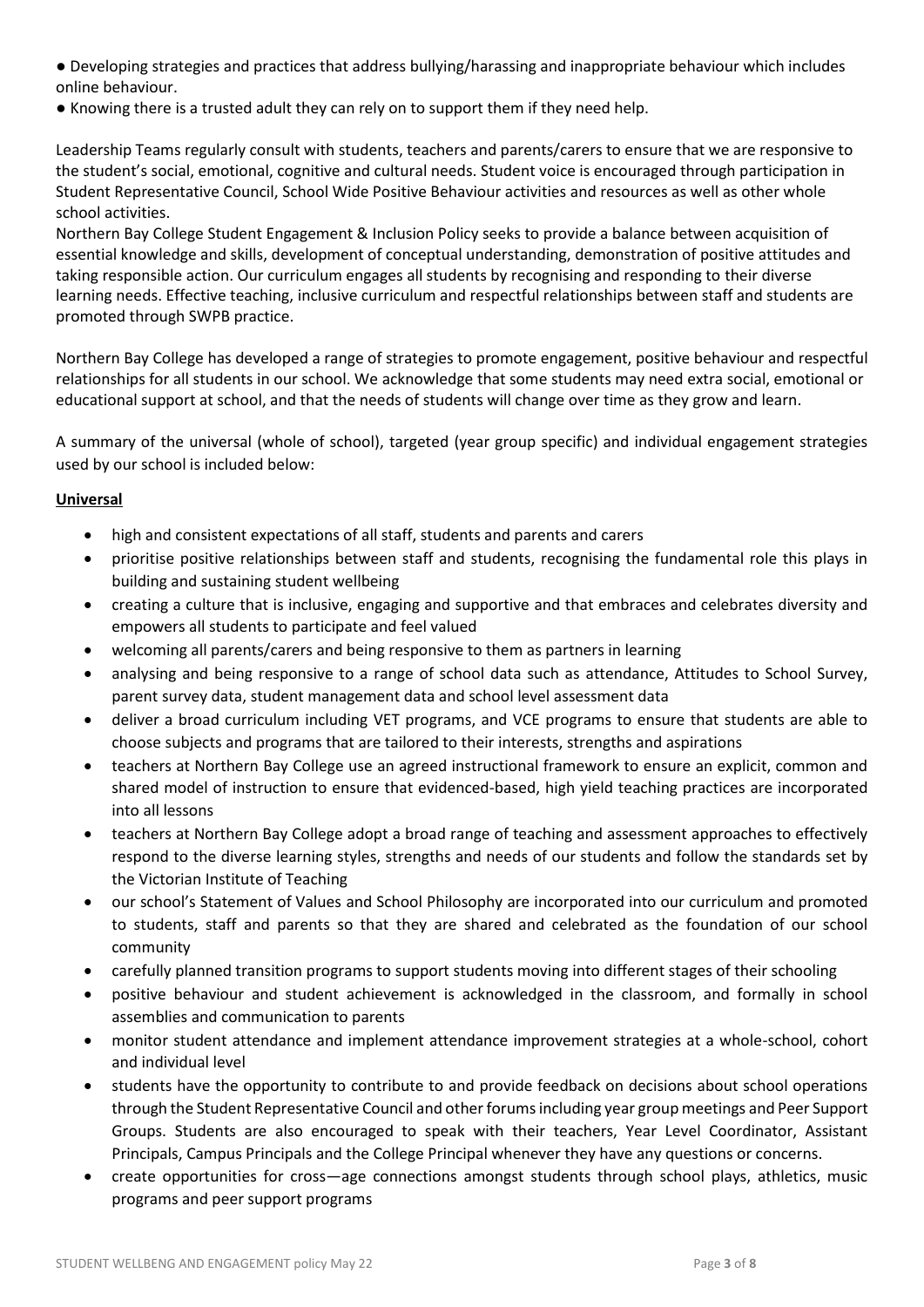- all students are welcome to self-refer to the Student Wellbeing Coordinator, School Nurse, School Chaplain, Year Level Leaders, Assistant Principals, Campus Principals and the College Principal if they would like to discuss a particular issue or feel as though they may need support of any kind. We are proud to have an 'open door' policy where students and staff are partners in learning
- we engage in school wide positive behaviour support with our staff and students, which includes programs such as:
	- o Respectful Relationships
	- o Bully Stoppers
	- o Safe Schools
	- o School Wide Positive Behaviours Program
	- o The Berry Street Education Model
- programs, activities and incursions/excursions developed to address issue specific needs or behaviour
- opportunities for student inclusion (i.e. sports teams, clubs, recess and lunchtime activities)
- buddy programs, peers support programs
- measures are in place to empower our school community to identify, report and address inappropriate and harmful behaviours such as racism, homophobia and other forms of discrimination or harassment.

#### **Targeted**

- each year group has a Year Group Leader/Coordinator, a senior teacher responsible for their year, who monitor the health and wellbeing of students in their year, and act as a point of contact for students who may need additional support
- Koorie students are supported to engage fully in their education, in a positive learning environment that understands and appreciates the strength of Aboriginal and Torres Strait Islander culture
- our English as a second language students are supported through our EAL program, and all cultural and linguistically diverse students are supported to feel safe and included in our school
- we support learning and wellbeing outcomes of students from refugee background through support and targeted programs with our CALD worker
- we provide a positive and respectful learning environment for our students who identify as LGBTIQ+ and follow the Department's policy on [LGBTIQ Student Support](https://www2.education.vic.gov.au/pal/lgbtiq-student-support/policy)
- all students in Out of Home Care are supported in accordance with the Department's policy on [Supporting](https://www2.education.vic.gov.au/pal/supporting-students-out-home-care/policy)  [Students in Out-of-Home Care](https://www2.education.vic.gov.au/pal/supporting-students-out-home-care/policy) including being appointed a Learning Mentor, having an Individual Learning Plan and a Student Support Group (SSG) and being referred to Student Support Services for an Educational Needs Assessment
- students with a disability are supported to be able to engage fully in their learning and school activities in accordance with the Department's policy on [Students with Disability,](https://www2.education.vic.gov.au/pal/students-disability/policy) such as through reasonable adjustments to support access to learning programs, consultation with families and where required, student support groups and individual education plans
- wellbeing and health staff will undertake health promotion and social skills development in response to needs identified by student wellbeing data, classroom teachers or other school staff each year
- staff will apply a trauma-informed approach to working with students who have experienced trauma
- students enrolled under the Department's international student program are supported in accordance with our legal obligations and Department policy and guidelines at[: International Student Program](https://www2.education.vic.gov.au/pal/international-student-program/guidance/supporting-students-learning-and-engagement-section-7)
- all students from Year 7 and above will be assisted to develop a Career Action Plan, with targeted goals and support to plan for their future
- Northern Bay College assists students to plan their Year 10 work experience, supported by their Career Action Plan

#### **Individual**

Northern Bay College implements a range of strategies that support and promote individual engagement. These can include: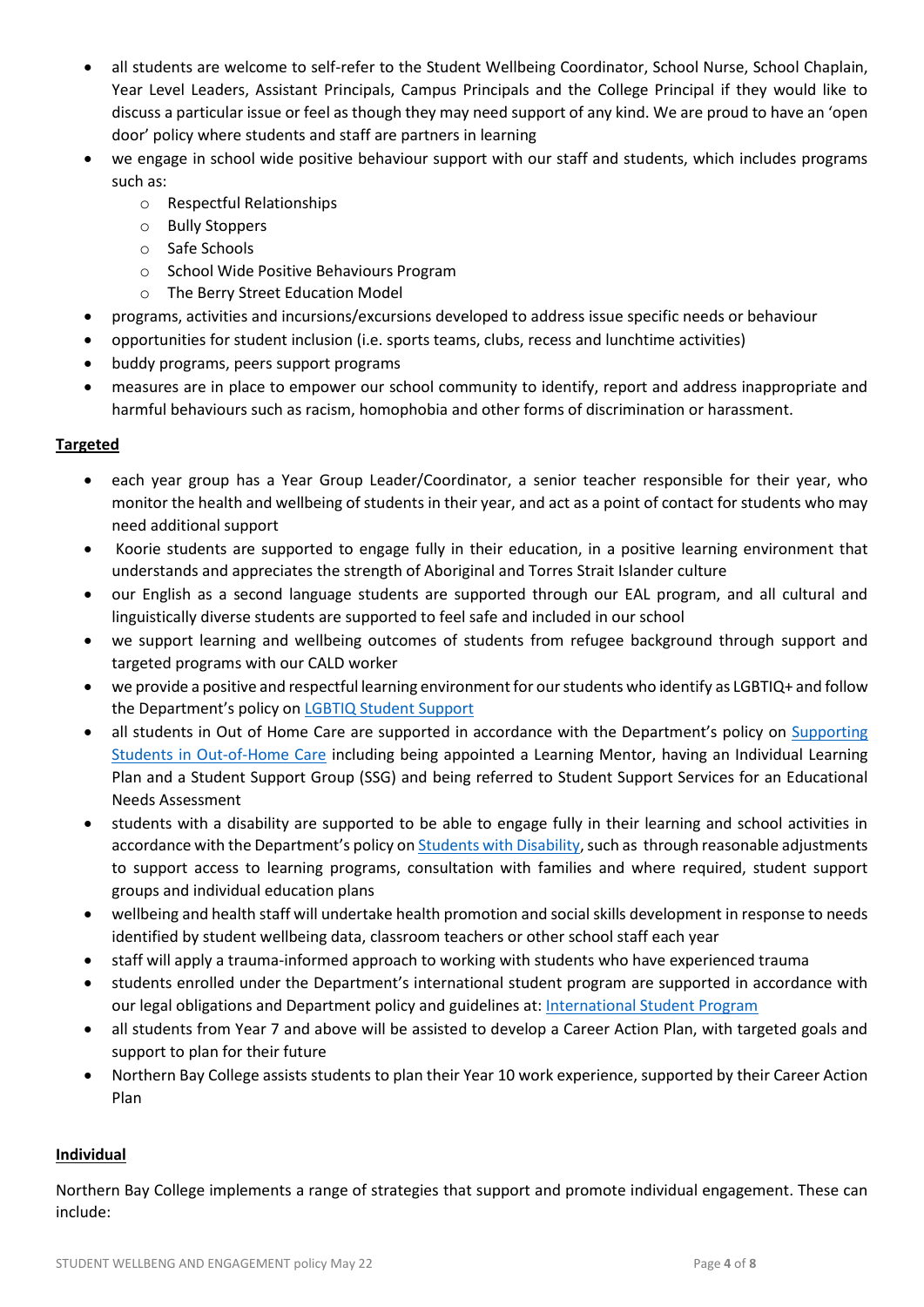- building constructive relationships with students at risk or students who are vulnerable due to complex individual circumstances
- meeting with student and their parent/carer to talk about how best to help the student engage with school
- developing an Individual Learning Plan and/or a Behaviour Support Plan
- considering if any environmental changes need to be made, for example changing the classroom set up
- referring the student to:
	- o school-based wellbeing supports
	- o Student Support Services
	- o Appropriate external supports such as council based youth and family services, other allied health professionals, headspace, child and adolescent mental health services or ChildFirst
	- o Re-engagement programs such as Navigator

Where necessary the school will support the student's family to engage by:

- being responsive and sensitive to changes in the student's circumstances and health and wellbeing
- collaborating, where appropriate and with the support of the student and their family, with any external allied health professionals, services or agencies that are supporting the student
- monitoring individual student attendance and developing an Attendance Improvement Plans in collaboration with the student and their family
- engaging with our regional Koorie Education Support Officers
- running regular Student Support Group meetings for all students:
	- o with a disability
	- o in Out of Home Care
	- o with other complex needs that require ongoing support and monitoring.

# 4. Identifying students in need of support

Northern Bay College is committed to providing the necessary support to ensure our students are supported intellectually, emotionally and socially. The Student Wellbeing team plays a significant role in developing and implementing strategies help identify students in need of support and enhance student wellbeing.

#### **NBC Stage Response**

The NBC Staged Response is a process, which teachers and educational support staff can refer to when responding to the needs of their students. Teachers will collaborate with members of the Student Wellbeing Team to develop teaching and learning strategies, create Learning and/or Behaviour Support Plans and engage with external supports.

RTI model integrates core instruction, assessment, and intervention within a multi-tiered system to maximize student achievement and reduce behaviour problems. Through implementation of RTI, we will identify and monitor students at risk, use problem-solving and data-based decision making to provide research-based interventions and adjust the intensity of interventions based on the student's response.

Our College is committed to providing the necessary support to ensure our students are supported intellectually, emotionally and socially. In collaboration with our teaching and education support staff, the Student Engagement and Wellbeing (SEW) team plays a significant role in developing and implementing strategies to help identify students requiring support and enhance student wellbeing. The college will use the following information and tools to identify students requiring extra emotional, social or educational support:

- personal, health and learning information gathered upon enrolment and while the student is enrolled
- attendance records
- academic performance
- observations by school staff such as changes in engagement, behaviour, self-care, social connectedness and motivation
- attendance, detention and suspension data
- engagement with families
- self-referrals or referrals from peers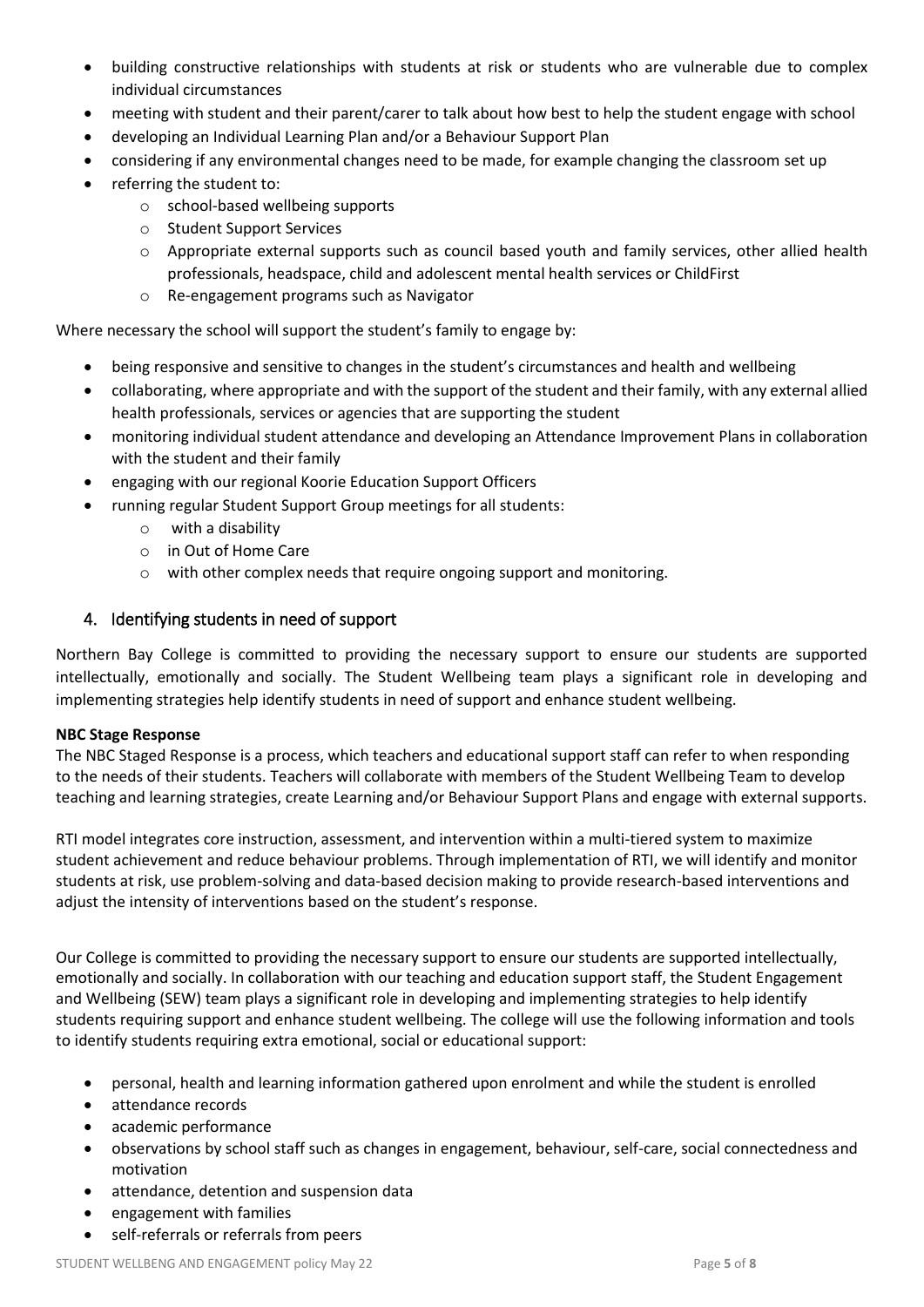# 5. Student rights and responsibilities

At Northern Bay College, we adhere to the legislation that underpins all schools in Australia and ensures that every child's right to an education that is fair, inclusive and safe. Students, staff and parents/carers of our school community all have **the right to belong, the right to be accepted and the right to be included**. All members of our school community have a right to experience a safe and supportive school environment. We expect that all students, staff, parents and carers treat each other with respect and dignity. Our school's Statement of Values highlights the rights and responsibilities of members of our community.

Students have the right to:

- participate fully in their education
- feel safe, secure and happy at school
- learn in an environment free from bullying, harassment, violence, racism, discrimination or intimidation
- express their ideas, feelings and concerns.

Students have the responsibility to:

- participate fully in their educational program
- display positive behaviours that demonstrate respect for themselves, their peers, their teachers and members of the school community
- respect the right of others to learn.

Students who may have a complaint or concern about something that has happened at school are encouraged to speak to their parents or carers and approach a trusted teacher or a member of the school leadership team. Further information about raising a complaint or concern is available in our Complaints Policy.

### 6. Student behavioural expectations and management

Behavioural expectations of students are grounded in our school's Statement of Values/Student code of conduct.

Violence, bullying, and other offensive and harmful behaviours such as racism, harassment and discrimination will not be tolerated and will be managed in accordance with this policy. Bullying will be managed in accordance with our Bullying Prevention Policy.

When a student acts in breach of the behaviour standards of our school community, Northern Bay College will institute a staged response, consistent with the Department's policies on behaviour, discipline and student wellbeing and engagement. Where appropriate, parents will be informed about the inappropriate behaviour and the disciplinary action taken by teachers and other school staff.

Our school considers, explores and implement positive and non-punitive interventions to support student behaviour before considering disciplinary measures such as detention, withdrawal of privileges or withdrawal from class.

Disciplinary measures may be used as part of a staged response to inappropriate behaviour in combination with other engagement and support strategies to ensure that factors that may have contributed to the student's behaviour are identified and addressed. Disciplinary measures at our school will be applied fairly and consistently. Students will always be provided with an opportunity to be heard.

Disciplinary measures that may be applied include:

- warning a student that their behaviour is inappropriate
- teacher controlled consequences such as moving a student in a classroom or other reasonable and proportionate responses to misbehaviour
- withdrawal of privileges
- referral to the Year Level Coordinator
- restorative practices
- detentions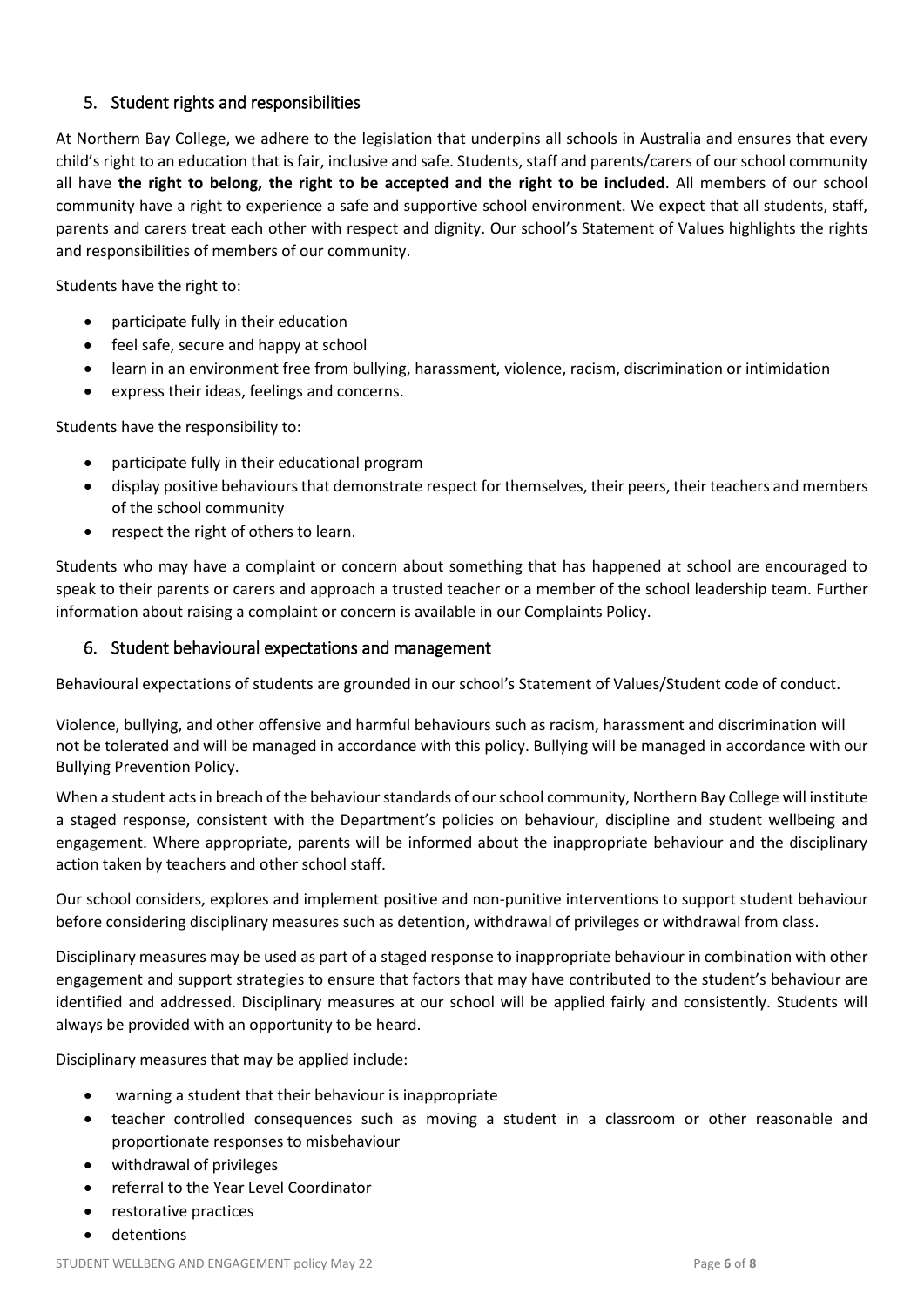- behaviour support and intervention meetings
- suspension
- expulsion

Suspension, expulsion and restrictive interventions are measures of last resort and may only be used in situations consistent with Department policy, available at:

- <https://www2.education.vic.gov.au/pal/suspensions/policy>
- <https://www2.education.vic.gov.au/pal/expulsions/policy>
- <https://www2.education.vic.gov.au/pal/restraint-seclusion/policy>

In line with Ministerial Order 1125, no student aged 8 or younger will be expelled without the approval of the Secretary of the Department of Education and Training.

The Principal of Northern Bay College is responsible for ensuring all suspensions and expulsions are recorded on CASES21.

Corporal punishment is prohibited by law and will not be used in any circumstance at our school.

# 7. Engaging with families

Northern Bay College values the input of parents and carers, and we will strive to support families to engage in their child's learning and build their capacity as active learners. We aim to be partners in learning with parents and carers in our school community.

We work hard to create successful partnerships with parents and carers by:

- ensuring that all parents have access to our school policies and procedures, available on our school website
- maintaining an open, respectful line of communication between parents and staff, supported by our Communicating with School Staff policy.
- providing parent volunteer opportunities so that families can contribute to school activities
- involving families with homework and other curriculum-related activities
- involving families in school decision making
- coordinating resources and services from the community for families
- including families in Student Support Groups, and developing individual plans for students.

# **Evaluation**

Northern Bay College will collect data each year to understand the frequency and types of wellbeing issues that are experienced by our students so that we can measure the success or otherwise of our school based strategies and identify emerging trends or needs.

Sources of data that will be assessed on an annual basis include:

- student survey data
- incidents data
- school reports
- parent survey
- case management
- CASES21, including attendance and absence data
- SOCS

Northern Bay College will also regularly monitor available data dashboards to ensure any wellbeing or engagement issues are acted upon in a timely manner and any intervention occurs as soon as possible.

# **COMMUNICATION**

Available publicly on our school's website [www.nbc.vic.edu.au](http://www.nbc.vic.edu.au/)

Included in staff induction processes